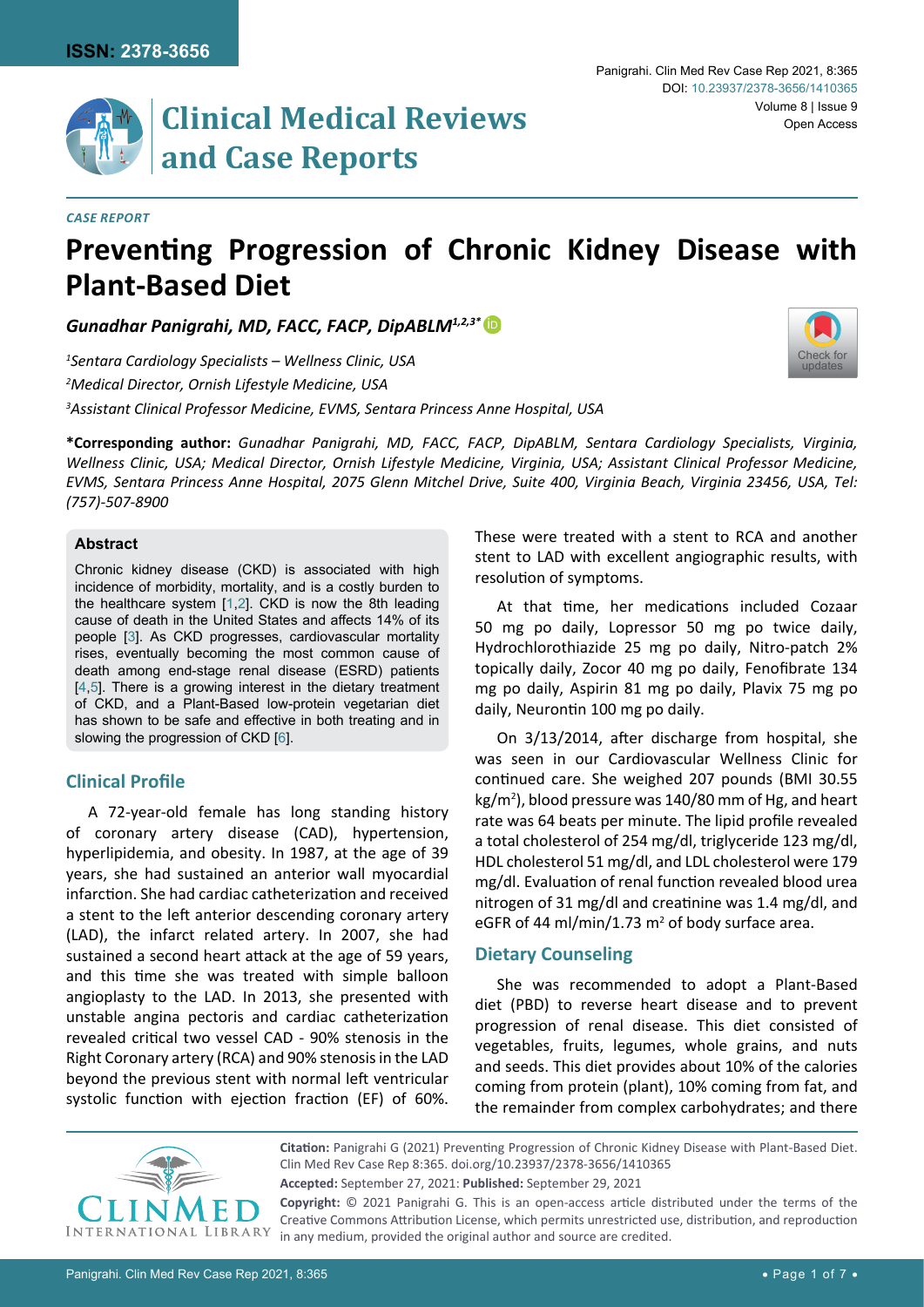is no cholesterol [[7](#page-5-6)]. At the same time, she was also counseled to avoid oils and animal-derived foods such as meat, fish, cheese, dairy, eggs, and processed foods.

## **Clinical Course and Results**

But she followed the prescribed PBD only intermittently. She worked as an event planner which catered typical Western-style meals, and she helped herself with this diet some of the time. On 7/14/2014, her laboratory chemistries revealed a total cholesterol of 218 mg/dl, triglyceride 121 mg/dl, HDL cholesterol 47 mg/dl, and LDL cholesterol were 147 mg/dl. Her weight was 203 pounds (BMI 29.96 kg/m<sup>2</sup>), blood pressure was 140/80 mm of Hg, and heart rate was 64 beats per minute. The follow up blood works on 7/30/2015 were worse, the total cholesterol was 263 mg/dl, triglyceride 128 mg/dl, HDL cholesterol 43 mg/dl, and LDL cholesterol were 193 mg/dl. The BUN was 16 mg/ dl, creatinine was 0.9 mg/dl and eGFR was > 60 ml/ min/1.73 m<sup>2</sup> of body surface area.

On 6/12/2017, she presented to the emergency room of the hospital in hypertensive crisis. Her blood pressure was 266/145 mm of Hg, heart rate 117/min, and respiratory rate of 18/min. She weighed 220 pounds (BMI 32.49 kg/m). Her total cholesterol was 296 mg/dl, triglyceride 203 mg/dl, HDL cholesterol was 39 mg/dl, and LDL cholesterol were 216 mg/dl. Her renal function revealed BUN of 26 mg/dl, creatinine of 1.6 mg/dl, and eGFR 47.5 ml/min/  $1.73$  m<sup>2</sup> of body surface area. She was admitted to the Intensive Care Unit (ICU) and her blood pressure was hard to control despite multiple medications, both oral and intravenous medications. Renal artery vascular study indicated bilateral critical (> 60% diameter reduction) renal artery stenosis. On 6/18/2017, the renal function has worsened reaching BUN of 45 mg/dl, creatinine 3.68 mg/dl, and eGFR of 14.4 ml/min/1.73  $m^2$  of body surface area. Because

of uncontrolled blood pressure and worsening renal function, she had renal artery angiogram with stent placement to the right renal artery, and intervention to the left renal artery failed because of critical stenosis not able to be crossed with a balloon. From 7/21/2017 trough 7/26/2017, renal function has deteriorated reaching a peak BUN of 38 to 43 mg/dl and creatinine reaching 5.7 mg/dl to 6.6 mg/dl, with the lowest eGFR of 9.1 ml/min/1.73  $m^2$  of body surface area. A tunneled intraperitoneal catheter was inserted, and peritoneal dialysis was started on 7/26/2017.

On 2/22/2018, she returned to our Wellness Clinic for visit. On examination her weight was 189 pounds (85.7 kg) with BMI of 26.08  $kg/m^2$ , blood pressure 191/102 mm of Hg, heart rate 88 beats/minute. Her lipid profile revealed total cholesterol of 171 mg/dl, triglyceride 158 mg/dl, HDL 38 mg/dl and LDL 101 mg/dl. With dialysis her renal function has improved and the laboratory blood chemistries on 10/20/2018 showed a BUN of 26 mg/dl, creatinine of 1.6 mg/dl, and eGFR of 37.7 ml/  $min/1.73$   $m<sup>2</sup>$  of body surface area. She was counseled to strictly follow a plant-based diet, and its importance on prevention of cardiovascular and renal disease was further emphasized.

She complied with the recommendation of following a PBD, and in about 18 months after initiation of peritoneal dialysis, her renal function had improved to the point she was able to go off dialysis by the end of December 2018. Her peritoneal dialysis catheter was removed on 1/3/2019.

During the office visit of 9/10/2020, she weighed 79.38 kg (175 pounds) with BMI of 25.4 kg/m<sup>2</sup>, her blood pressure was 121/77 mm of Hg, and heart rate was 77 beats/minute. Her lipid profile also has improved with total cholesterol of 161 mg/dl, triglyceride 90 mg/dl, HDL 52 mg/dl, and LDL 91 mg/dl. Her renal function has

<span id="page-1-0"></span>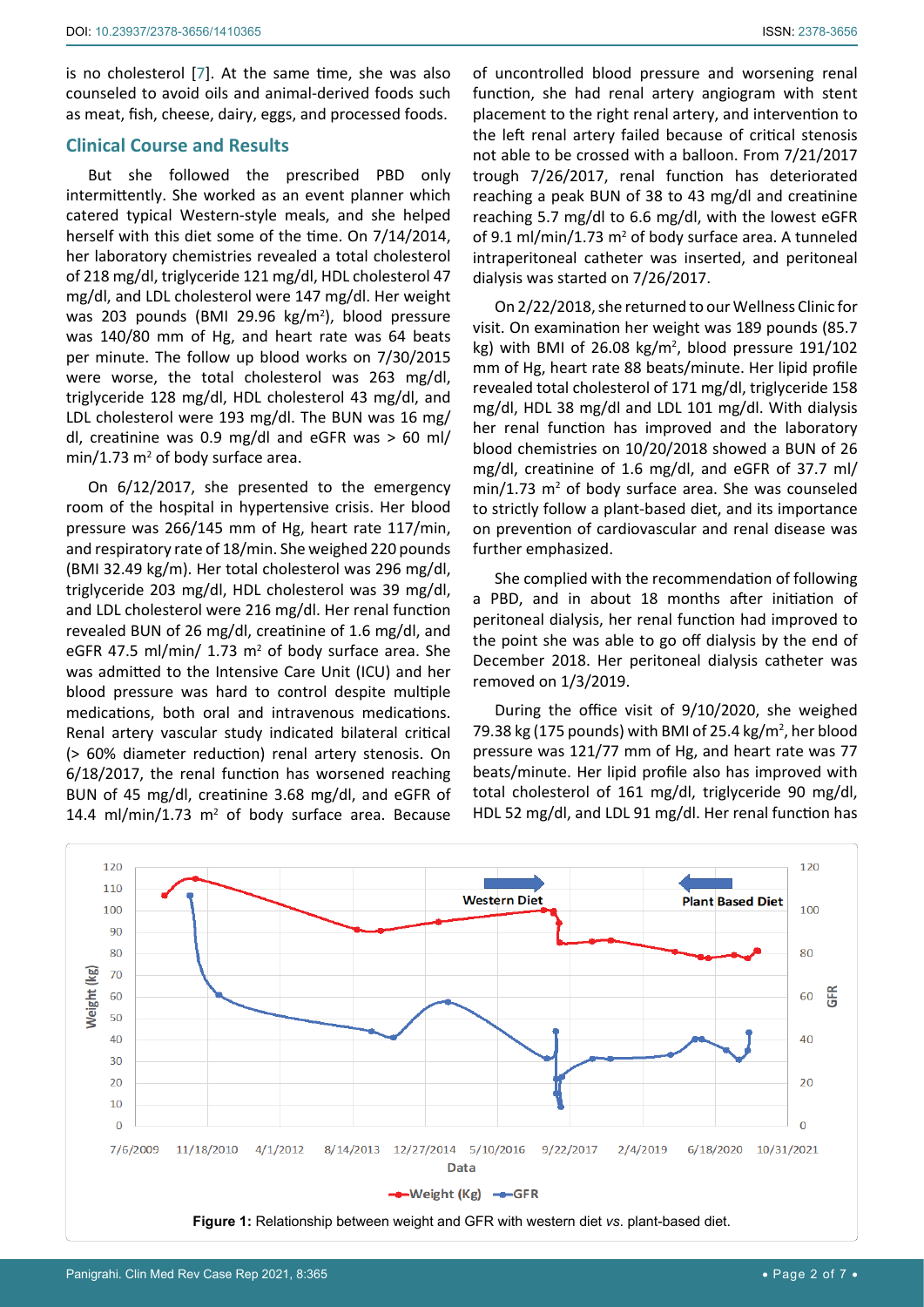been stable with BUN of 28 mg/dl, creatinine of 1.5 mg/ dl, and eGFR of 35.3 ml/min/1.73  $m<sup>2</sup>$  of body surface area. In the last clinical evaluation on 6/7/2021, she weighed 79.83 kg (176 pounds) with BMI of 26.09, her blood pressure was 155/58 mm of Hg, and heart rate 83 per minute. Her lipid profile on 5/18/2021 revealed total cholesterol of 155 mg/dl, triglyceride 134 mg/dl, HDL 45 mg/dl, and LDL 83 mg/dl. Her renal function has been stable with BUN 21 mg/dl, creatinine 1.6 mg/ dl, and eGFR of 37.5 ml/1.73  $m<sup>2</sup>$  of body surface area ([Figure 1\)](#page-1-0).

Her current medications are Coreg 25 mg po bid, Procardia XL 90 mg po daily in AM, Procardia XL 30 mg po daily in PM, ASA 81 mg po daily, Crestor 40 mg po daily, and sub-lingual nitroglycerine 0.4 mg for prn use.

# **Discussion**

Diet has a profound effect on kidney health. The Western-style diet consisting of refined cereals, high in animal protein, excess fat, dairy products, processed foods which are high in sugar, salt, and refined vegetable oils, have been shown to cause renal dysfunction [\[8\]](#page-5-18).

Refined cereals and sugar lead to acute elevation of blood glucose concentration. This is accompanied with increased hormones secreted from the gut, and these in in combination with elevated blood glucose, stimulate insulin secretion from the pancreas causing an acute rise in blood insulin level. Chronic hyperinsulinemia contributes to the primary metabolic defect leading to obesity, hypertension, hyperlipidemia, diabetes, and atherosclerotic vascular disease, and are the risk factors those lead to chronic kidney disease (CKD) [[8](#page-5-18)].

In this case, long standing history of obesity, hypertension, hyperlipidemia, coronary artery disease, and bilateral atherosclerotic renal artery stenosis, all directly and/or indirectly have contributed to chronic kidney disease (CKD). Presentation with hypertensive crisis precipitated acute kidney injury (AKI), on the top of existing CKD, and she urgently required peritoneal dialysis to deal with the complications related to acute renal failure such as hyperkalemia, acidosis, and volume overload.

## **Common Risk Factors for CKD**

## **Western style diet**

Western-style diet is rich in saturated fat. The major sources of saturated fat in the US are from these common foods - meats, baked goods, cheese, milk, margarine, and butter. They lead to elevated blood levels of total and LDL cholesterol, the major risk factors for atherosclerotic vascular disease, including renal artery stenosis [\[8\]](#page-5-18). There is strong evidence that our current consumption of salt is the major factor increasing BP, CVD, and CKD. A reduction of salt from the current intake of 9-12 g/day to the recommended level of 5-6 g/day will have a major effect on BP, CVD,

and CKD. In most developed countries approximately 80% of the salt comes from processed foods [[9](#page-5-7)]. In the EPIC-Oxford study, the influence of diet of meateaters, fish-eaters, vegetarians, and vegans have been documented. The differences in macronutrient intakes accounted for about half the difference in mean BMI between vegans and meat-eaters. High protein and low fiber intakes were factors most strongly associated with increasing BMI [[10](#page-5-8)].

## **Obesity**

Higher BMI has been found to be associated with an increased risk of kidney disease [[11](#page-5-9)]. Obesity may also directly lead to CKD [[12](#page-5-10)]. Pathologic studies have demonstrated that subjects with sever obesity develop proteinuria with podocyte hypertrophy, mesangial expansion, glomerular enlargement, and focal glomerular sclerosis, even in the absence of diabetes and hypertension [[13\]](#page-5-11). In the obesity related glomerulopathy (ORG) many inflammatory factors have been implicated such as hypoadiponectinemia, hyperleptinemia, and hyperaldosteronism [[14\]](#page-5-12). Obesity-induced adipose tissue expansion provides a plethora of intrinsic signals due to hypoxemia, mechanical stress, and adipocyte death, capable of initiating inflammatory response. Macrophages are the most abundant innate immune cells infiltrating and accumulating in the adipose tissue of obese individuals. Inflammatory markers such as CRP, TNF-alpha, and interleukin 6 (IL-6) are elevated leading to insulin resistance [[15](#page-5-13)]. Obesity related glomerulopathy is an important complication of obesity and has a linear relationship [\[16](#page-5-14)]. Obesity is associated with glomerular hyperfiltration and increased urinary protein excretion, as well as structural and functional changes that lead to kidney disease and failure [[17,](#page-5-15)[18\]](#page-5-16). The gene expression profile from glomeruli derived directly from renal biopsy samples of patients with obesity-related glomerulopathy (ORG) impressively showed 256 genes were expressed, compared to the samples from donor kidneys. They were related to inflammatory cytokines such as TNF-alpha, its receptor Il-6 signal transducer, and interferon - gamma. The expression level of several key genes in lipid metabolism were increased over 2-fold, including low-density lipoprotein receptor, fatty acid binding protein-3, and sterol regulatory binding protein 1. As an indication of insulin resistance in the local glomerular cells, levels of glucose transporter 1 (GLU 1), leptin receptor, peroxisome proliferator activated receptor-gamma, and vascular endothelial growth factor are increased too [[19](#page-5-17)].

#### **High protein diet**

The source of protein is equally important in its effect on GFR. In a study of healthy subjects, vegetable protein which constituted 100% of protein in vegans as compared to 64% vegetable protein in lactovegetarians, and 32% vegetable protein in omnivores, the mean GFR was significantly lower in the vegans (100 +/- 13 ml/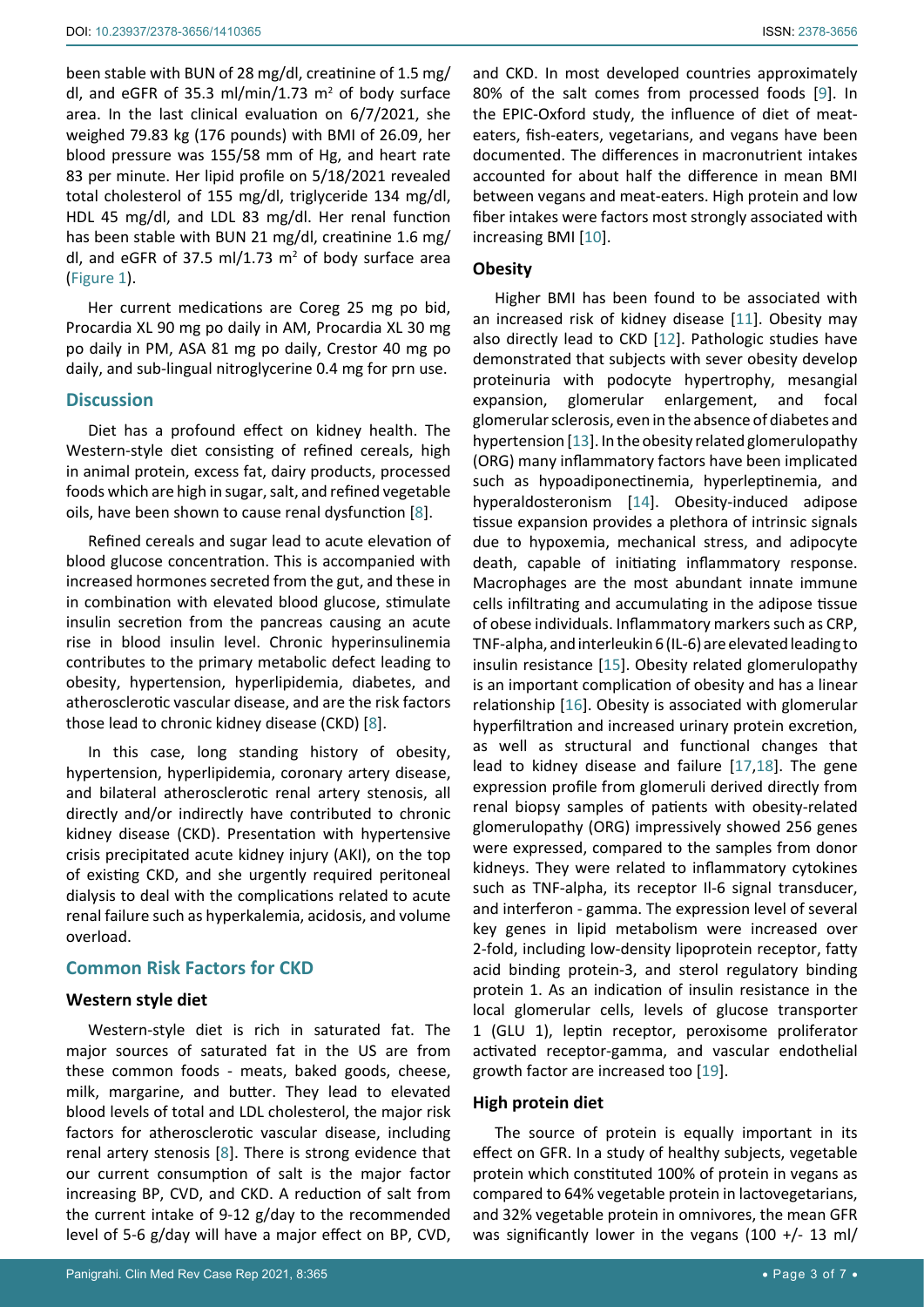min/1.73 m<sup>2</sup>) as compared to the omnivores (113 +/-16  $ml/min/m<sup>2</sup>$ , p less than 0.04), and in lactovegetarians it was intermediate (105 +/- 16 ml/min/1.73 m<sup>2</sup>) [[20](#page-5-19)].

In another study of 6 volunteers with normal renal function, effect of protein-induced changes in renal function were evaluated. This revealed the rise in GFR and ERPF were lowest with soy protein and highest with beef (baseline GFR, 110+/-5; soy, 122+/-5; beef, 131+/-5 ml/min/1.73 m<sup>2</sup>; mean+/-SEM) [[21](#page-5-20)].

In the Atherosclerosis Risk in Communities (ARIC) Study, red and processed meat consumption was associated with increased risk for CKD [[22](#page-5-21)].

With accumulated experiences, high protein diet has been found to be associated with increased renal plasma flow (RPF), high GFR, and increased intraglomerular pressure, which leads to glomerular hyperfiltration [[23](#page-5-22),[24\]](#page-5-23). These phenomena are found to be mediated by secretion of glucagon and prostaglandins [\[25](#page-5-24)]. Increased RPF, GFR, fractional clearance of albumin, and IgG were significantly higher with ingestion of animal than vegetable protein [[26-](#page-5-25)[29](#page-6-6)]. The recurrent episodes of these events lead to progressive glomerular damage causing glomerulosclerosis leading to chronic kidney disease (CKD) [\[30](#page-6-0),[31](#page-6-7)].

# **Branch-chain amino acids**

The abnormalities in plasma amino acid concentration representing a primary defect that precedes and perhaps facilitates the development of obesity is known since 1969 [[32\]](#page-6-8). The Western diet rich in meat and dairy products contain high amount of branch-chain amino acids (BCAAs) - leucine, isoleucine, and valine. These have been found to over-stimulate the mammalian target of rapamycin complex 1(mTORC1) leading to obesity and insulin resistance. In contrast, the plant proteins have opposite metabolic effect [\[33](#page-6-9),[34](#page-6-10)]. In addition, BCAAs have been found to rapidly interfere with renal function, decreasing GFR and stimulating kidney fibrosis, thus increasing CKD progression [\[35](#page-6-11)].

## **Acid-base balance**

The kidney plays an important role in the regulation of acid-base balance. Major determinants of net endogenous acid production are the generation of large amounts of hydrogen ions, mostly from animal-derived proteins. At an equal protein intake level, the net acid production is lower using plant foods [\[36](#page-6-12)]. With the progression of CKD its ability to excrete acid declines over time, leading to metabolic acidosis. On the other hand, a plant-based diet rich in fruits and vegetables are base-producing and has been found to counterbalance this acid-base abnormality. Vegetable proteins seem to induce renal changes comparable to those obtained by reducing the total amount of protein in the diet and prevent the vasodilating and proteinuric effects of meat. The nutritional treatment of chronic renal failure

with a low-protein, low-phosphorus diet is found to be effective in reducing uremic intoxication, slowing the progression of renal failure and in preventing secondary parathyroidism [[30\]](#page-6-0).

## **Gut microbiome in CKD**

Progressive renal failure results in higher urea concentration in the blood. This leads to increased secretion of urea to gastrointestinal (GI) tract. Exposure of intestinal bacteria to urea results in modifying the bacterial families containing urease which converts urea to ammonia. Gut derived uremic toxins, p-Cresyl sulfate, and indoxyl sulfate are derived from dietary protein have been found to cause renal tubular damage, coagulation abnormality and endothelial dysfunction [[37\]](#page-6-1).

## **High salt diet**

Processed foods are high in salt [[9](#page-5-7)], which is a major component of Western-style diet. Excess salt leads to hypertension, cardiovascular disease, and renal disease. The total salt intake in the typical US diet amounts to 9.6 g per day, which is about twice the normal recommended amount. Out of which 75% of the salt is in the processed foods, 15% are added during cooking and on the table, and 10% is present in the naturally occurring foods [\[8](#page-5-18)[,9](#page-5-7)].

## **Advanced glycation end products (AGEs)**

Advanced glycation end products (AGEs) from food have been shown to cause kidney disease. High AGE levels are found in processed meats, meat-substitutes, as well as in foods with high content of fat and protein the products that are part of the Western-style diet [\[38\]](#page-6-2). In addition, cooking at high temperature, longer time, broiling, roasting, frying, and baking generates large quantity of AGEs. This shows that diet can be a significant environmental source of AGEs which may constitute a chronic risk factor for kidney disease and cardiovascular disease [\[39-](#page-6-3)[42](#page-6-4)]. In contrast, carbohydrate-rich foods such as vegetables, fruits, and whole grains contain relatively few AGEs, even after cooking [\[43\]](#page-6-5).

## **Pathphysiology**

AGEs are proinflammatory and pro-oxidative compounds that play a role in the high prevalence of endothelial dysfunction and subsequent CKD. AGEs increase the level of ROS (Reactive Oxygen Species) through activation of NADPH oxidase and mitochondrial pathways in both receptor dependent (through RAGE) and a receptor-independent manner. AGES are shown to increase oxidative LDL. Glycosylated LDL are more susceptible to oxidation and are less effectively cleared from the circulation. AGEs have been shown to amplify inflammatory response in patients with CKD through RAGE, because AGE-RAGE interaction activates redoxsensitive transcription factor NF-kB, which leads to gene expression and release of pro-inflammatory molecules, such as IL-Ia, IL-6, and TNF-alpha [\[30](#page-6-0)].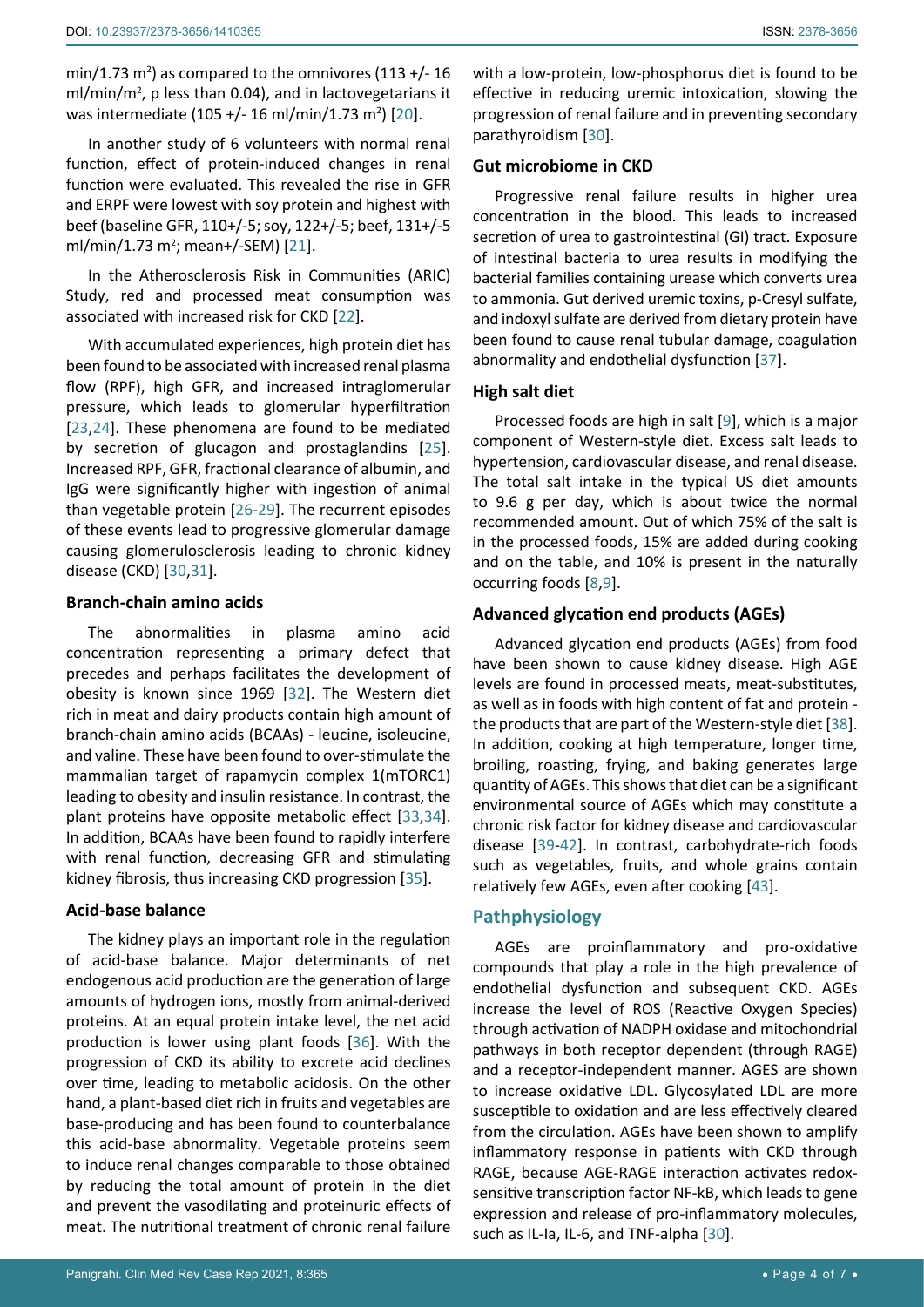The endothelium plays an important role in the pathophysiology of kidney injury. The endothelial layer is covered with a protective layer of gel called endothelial glycocalyx (eGCX), which comprises membrane-bound negatively charged proteoglycans, glycoprotein, glycolipids, and glycosaminoglycans [[44\]](#page-6-15). It creates a negatively charged molecular sieve that prevents large molecules from passing through. It is the first line of defense to prevent endothelial injury. This delicate protective layer is easily damaged by hypertension, hyperglycemia, hyperlipidemia, oxidized lipoproteins, inflammatory molecules, and oxidative stress [\[45](#page-6-16),[46](#page-6-17)].

In addition, asymmetric dimethylarginine (ADMA) derived from methylation of arginine residues in proteins is partly (about 20%) excreted by the kidneys. With renal insufficiency excretion of ADMA declines and this is associated with increased blood levels of ADMA leading to further progression of CKD [\[47](#page-6-18),[48](#page-6-19)]. Also, ADMA inhibit endogenous nitric oxide synthesis by inhibiting nitric oxide synthase, playing a role in endothelial dysfunction [[42](#page-6-4),[49\]](#page-6-20).

Injury to endothelial cells results in enhanced leukocyte adherence, platelet aggregation, vasoconstriction, reduced blood flow to the nephron, and impairment of the permeability barrier of the glomerulus. Loss of peritubular capillaries is a recognized consequence of AKI which leads to chronic kidney.

# **Prevention of CKD**

## **Weight loss**

There is increasing evidence that weight loss not only helps to reduce glomerular hyperfiltration and proteinuria, but also attenuates metabolic disorders associated with obesity, such as hypertension, altered lipid abnormalities, insulin resistance, and inflammation [[14](#page-5-12)]. Morbid obese patients with ORG those underwent bariatric surgery and drastic weight loss had reversed glomerulopathy. A low-calorie diet induced AMK pathway activation, and reduced Fetuin-A level, led to increased level of adiponectin and prevented podocyte injury [\[13\]](#page-5-11). The effects of weight loss on renal function in patients with severe obesity have been studied by Chagnac and group. These obese patients, who had undergone gastroplasty and have achieved weight loss, improved their glomerular hemodynamic abnormalities, suggesting weight loss may delay the progression of renal insufficiency in obese patients with glomerular disease [\[50](#page-6-21)]. In obese individuals, calorie restriction and weight loss, along with amelioration of insulin resistance and other functional and metabolic abnormalities, achieved significant short-term reduction in the GFR that conceivably reflected amelioration of glomerular hyperfiltration and that resembled the reduction observed after an invasive procedure such as bariatric surgery [[51\]](#page-6-22).

#### **Low protein diet (LPD)**

In experimental animals (rats), a low-protein diet has been shown to have prevented uremia and death [\[52](#page-6-13)]. In patients with moderate renal insufficiency, a low-protein diet demonstrated slow decline in renal function after four months of initiation [[53\]](#page-6-14).

A low protein vegetarian diet (LPVD) reduces nitrogen waste products and decreases kidney workload by lowering RPF, GFR, intraglomerular hydraulic pressure, which may protect the kidney, particularly in patients with decreased kidney function [[6](#page-5-5),[30](#page-6-0)]. It leads to favorable metabolic effects that can preserve kidney function and control uremic symptoms.

For a 70 kg individual 0.6 g/kg/per day comes to 42 g/day, which is considered a low-protein-diet (LPD). In addition, protein restriction has been demonstrated to reduce proteinuria by 20-50% in patients with CKD. It improves metabolic acidosis and offers better control of mineral bone disorder (MBD) [\[30\]](#page-6-0). On the other hand, animal-derived protein is high in phosphorus while plant protein is low in phosphorus. As a result, plant-protein is efficacious in lowering serum phosphorus, which results in reduction in serum parathyroid hormone (PTH), and fibroblast growth factor-23 (FGF-23). CKD-MBD may include slowing the progression of vascular calcification and improving cardiovascular outcomes. Also, LPD may attenuate insulin resistance and oxidative stress, the common features that may play a role in accelerating atherosclerosis in patients with CKD [[29](#page-6-6)-[31\]](#page-6-7).

In many parts of the world a low protein diet (LPD, 0.6-0.8 g/kg/day) is routinely prescribed for the management of patients with non-dialysis-dependent CKD, however this practice is infrequent in North America [\[31\]](#page-6-7).

#### **Reduction in AGEs**

Prevention and decreased progression of kidney disease can be achieved with a PBD. This can be achieved with reducing AGES from the dietary source. Dietary AGEs exist in naturally occurring in foods, but they are high in animal-derived foods. Secondly, food preparations by heating at high temperature, grilling, broiling, roasting, shearing, and frying leads to very high levels of AGEs. On the other hand, plant-foods such as whole grains, vegetables, legumes, fruits, and nuts; and using the cooking methods that preserve moisture stewing, steam-cooking, boiling, or poaching generate fewer AGEs. This method of food preparation reduces AGEs by 50% or more. These in combination will prevent and reduce the progression of kidney disease [[39](#page-6-3)[-43](#page-6-5)].

# **High fiber diet**

Resistant starches obtained from vegetables, fruits, wheat, corn, and nuts are metabolized by intestinal microbiota and synthesize short chain fatty acids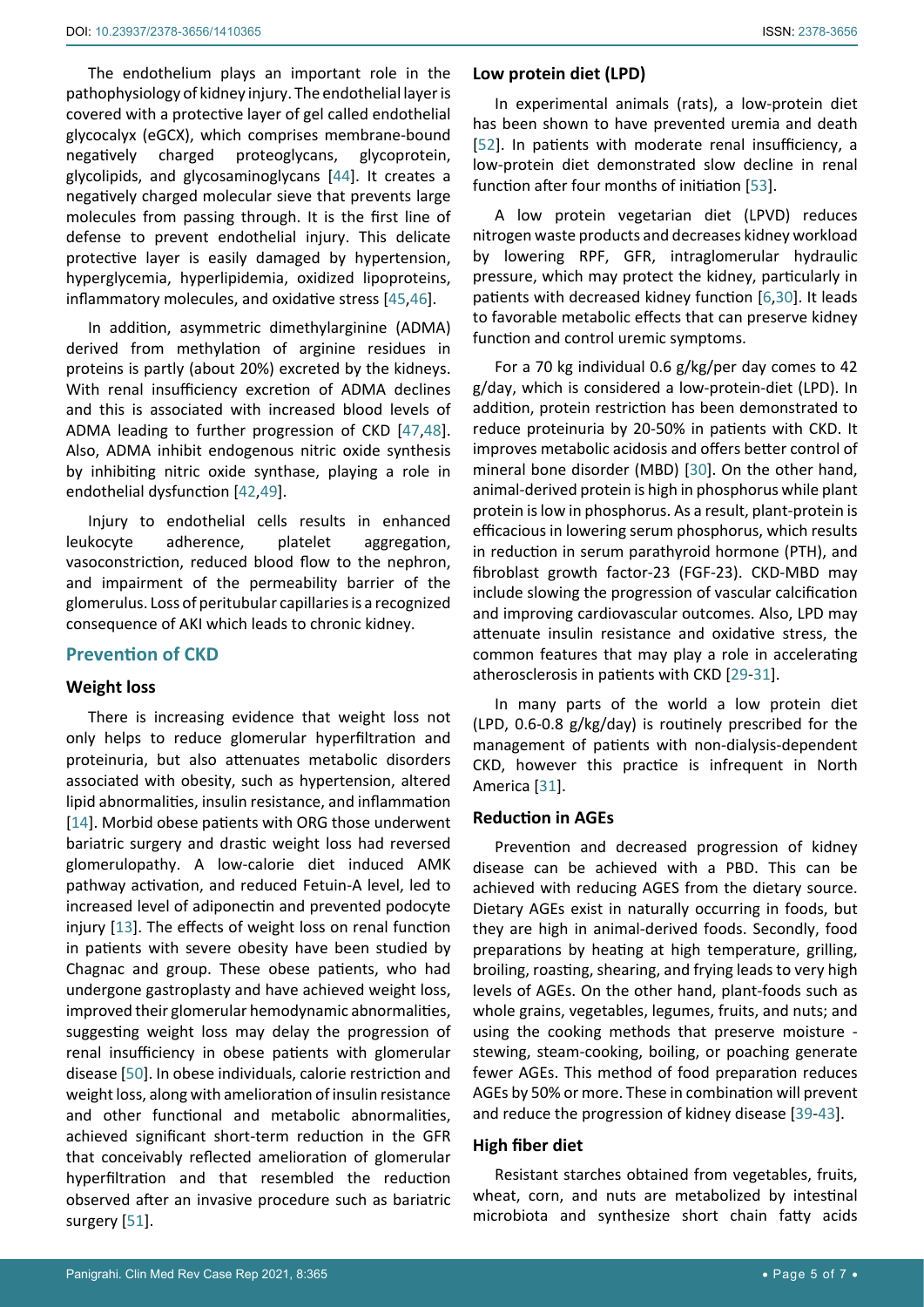(SCFA). SCFA provide nutrients to the enterocytes and are associated with the integrity of the gut epithelial barrier preventing absorption of toxic byproducts to the systemic circulation, thereby preventing chronic inflammation [\[37\]](#page-6-1). In the CKD population, higher fiber intake not only had strong association with lower inflammation but also was associated with lower mortality [\[54](#page-6-23),[55\]](#page-6-24).

Now there is a growing body of evidence indicates that a plant-based, fiber-rich diet has multiple beneficial effects in the prevention and management of CKD. It improves metabolic acidosis, hyperphosphatemia, hypertension, uremic toxins, need for kidney replacement therapy including dialysis, patient satisfaction, quality of life, and mortality [[56\]](#page-6-25).

## **Conclusion**

A balanced low-protein plant-based diet, by virtue of its reno-protective biochemical composition and function, has the advantage in modulating metabolic effects that can prevent the progression of chronic kidney disease.

## **References**

- <span id="page-5-0"></span>1. [Go AS, Chertow GM, Fan D, CE McCulloch, CY Hsu](https://pubmed.ncbi.nlm.nih.gov/15385656/)  [\(2004\) Chronic kidney disease and the risks of death,](https://pubmed.ncbi.nlm.nih.gov/15385656/)  [cardiovascular events, and hospitalization. N Engl J Med](https://pubmed.ncbi.nlm.nih.gov/15385656/)  [351: 1296-1305.](https://pubmed.ncbi.nlm.nih.gov/15385656/)
- <span id="page-5-1"></span>2. [\(2015\) Kidney disease statistics for the unites states.](https://www.niddk.nih.gov/health-information/health-statistics/kidney-disease)  [National Institute of Diabetes and Digestive and Kidney](https://www.niddk.nih.gov/health-information/health-statistics/kidney-disease)  [Diseases.](https://www.niddk.nih.gov/health-information/health-statistics/kidney-disease)
- <span id="page-5-2"></span>3. [Kovesdy CP, Furth SL, Zocali C, On behalf of the World](https://www.karger.com/Article/Fulltext/458467)  [Kidney Day Steering Committee \(2017\) Obesity and kidney](https://www.karger.com/Article/Fulltext/458467)  [disease: Hidden consequences of the epidemic. Am J](https://www.karger.com/Article/Fulltext/458467)  [Nephrol 45: 283-291.](https://www.karger.com/Article/Fulltext/458467)
- <span id="page-5-3"></span>4. United States Renal Data System (2018) 2018 USRDS annual data report: Epidemiology of kidney disease in the United States. Bethesda, MD: National Institute of Health, National Institute of Diabetes and Digestive and Kidney Disease 2018.
- <span id="page-5-4"></span>5. [Lai AC, Bienstock SW, Sharma R, Skorecki K, Beerkens](https://pubmed.ncbi.nlm.nih.gov/33736830/)  [F, et al. \(2021\) A personalized approach to chronic kidney](https://pubmed.ncbi.nlm.nih.gov/33736830/)  [disease and cardiovascular disease. J Am Coll Cardiol 77:](https://pubmed.ncbi.nlm.nih.gov/33736830/)  [1470-1479.](https://pubmed.ncbi.nlm.nih.gov/33736830/)
- <span id="page-5-5"></span>6. [Rose SD, Strombom AJ \(2019\) A plant-based diet prevents](https://juniperpublishers.com/jojun/pdf/JOJUN.MS.ID.555687.pdf)  [and treats chronic kidney disease. JOJ Urology and](https://juniperpublishers.com/jojun/pdf/JOJUN.MS.ID.555687.pdf)  [Nephrology: 6.](https://juniperpublishers.com/jojun/pdf/JOJUN.MS.ID.555687.pdf)
- <span id="page-5-6"></span>7. [Panigrahi G \(2021\) Coronary risk factors and its reduction by](https://clinmedjournals.org/articles/ijcc/international-journal-of-clinical-cardiology-ijcc-8-216.php?jid=ijcc)  [plant-based diet with emphasis on diabetes: A preliminary](https://clinmedjournals.org/articles/ijcc/international-journal-of-clinical-cardiology-ijcc-8-216.php?jid=ijcc)  [report. Int J Clin Cardiol 8: 216.](https://clinmedjournals.org/articles/ijcc/international-journal-of-clinical-cardiology-ijcc-8-216.php?jid=ijcc)
- <span id="page-5-18"></span>8. [Cordain L, Eaton SB, Sebastian A, Mann N, Lindeberg S, et](https://pubmed.ncbi.nlm.nih.gov/15699220/)  [al. \(2005\) Origins and evolution of the western diet: Health](https://pubmed.ncbi.nlm.nih.gov/15699220/)  [implications for the 21st century. Am J Clin Nutr 81: 341-354.](https://pubmed.ncbi.nlm.nih.gov/15699220/)
- <span id="page-5-7"></span>9. [He FJ, MacGregor GA \(2009\) A comprehensive review on](https://pubmed.ncbi.nlm.nih.gov/19110538/)  [salt and health and current experience of worldwide salt](https://pubmed.ncbi.nlm.nih.gov/19110538/)  [reduction programs. J Hum Hypertens 23: 363-384.](https://pubmed.ncbi.nlm.nih.gov/19110538/)
- <span id="page-5-8"></span>10. [Spencer EA, Appleby PN, Davey GK, Key TJ \(2003\) Diet](https://pubmed.ncbi.nlm.nih.gov/12833118/)  [and body mass index in 38000 EPIC-Oxford meat-eaters,](https://pubmed.ncbi.nlm.nih.gov/12833118/)  [fish-eaters, vegetarians, and vegans. Int J Obes Relat](https://pubmed.ncbi.nlm.nih.gov/12833118/)  [Metab Disord 27: 728-734.](https://pubmed.ncbi.nlm.nih.gov/12833118/)
- <span id="page-5-10"></span><span id="page-5-9"></span>12. [Kramer H, Luke A, Bidani A, Cao G, Cooper R, et al. \(2005\)](https://pubmed.ncbi.nlm.nih.gov/16183412/)  [Obesity and prevalent incidence CKD: The hypertension](https://pubmed.ncbi.nlm.nih.gov/16183412/)  [detection and follow-up program. Am J Kidney Dis 46: 587-](https://pubmed.ncbi.nlm.nih.gov/16183412/) [594.](https://pubmed.ncbi.nlm.nih.gov/16183412/)
- <span id="page-5-11"></span>13. [Ix JH, Sharma K \(2010\) Mechanisms linking obesity,](https://pubmed.ncbi.nlm.nih.gov/20150538/)  [chronic kidney disease: The roles of fetuin-A, adiponectin,](https://pubmed.ncbi.nlm.nih.gov/20150538/)  [and AMPK. J Am Soc Nephrol 21: 406-412.](https://pubmed.ncbi.nlm.nih.gov/20150538/)
- <span id="page-5-12"></span>14. [Diaz MN \(2016\) Consequences of morbid obesity on the](https://academic.oup.com/ckj/article/9/6/782/2709624?login=true)  [kidney. Where are we going? Clinical Kidney Journal 9:](https://academic.oup.com/ckj/article/9/6/782/2709624?login=true)  [782-787.](https://academic.oup.com/ckj/article/9/6/782/2709624?login=true)
- <span id="page-5-13"></span>15. [Zatterale F, Longo M, Naderi J, Raciti GA, Desiderio A,](https://pubmed.ncbi.nlm.nih.gov/32063863/)  [et al. \(2020\) Chronic adipose tissue inflammation linking](https://pubmed.ncbi.nlm.nih.gov/32063863/)  [obesity to insulin resistance and type 2 diabetes. Front](https://pubmed.ncbi.nlm.nih.gov/32063863/)  [Physiol 10: 1607.](https://pubmed.ncbi.nlm.nih.gov/32063863/)
- <span id="page-5-14"></span>16. [Tsujimoto T, Sairenchi T, Iso H, Irie F, Yamagishi K, et al.](https://pubmed.ncbi.nlm.nih.gov/24998954/)  [\(2014\) The dose-response relationship between body mass](https://pubmed.ncbi.nlm.nih.gov/24998954/)  [index and the risk of incident ≥3 chronic kidney disease in a](https://pubmed.ncbi.nlm.nih.gov/24998954/)  [general japanese population: The ibaraki prefectural health](https://pubmed.ncbi.nlm.nih.gov/24998954/)  [study \(IPHS\). J Epidemiol 24: 444-451.](https://pubmed.ncbi.nlm.nih.gov/24998954/)
- <span id="page-5-15"></span>17. [Friedman AN, Yu Z, Juliar BE, Nguyen JT, Strother M, et al.](https://pubmed.ncbi.nlm.nih.gov/20664561/)  [\(2010\) Independent Influence of dietary protein on markers](https://pubmed.ncbi.nlm.nih.gov/20664561/)  [of kidney function and disease in obesity. Kidney Int 78:](https://pubmed.ncbi.nlm.nih.gov/20664561/)  [693-697.](https://pubmed.ncbi.nlm.nih.gov/20664561/)
- <span id="page-5-16"></span>18. [Praga M, Morales E \(2010\) Obesity-related renal damage:](https://pubmed.ncbi.nlm.nih.gov/20842147/)  [Changing diet to avoid progression. Kidney Int 78: 633-635.](https://pubmed.ncbi.nlm.nih.gov/20842147/)
- <span id="page-5-17"></span>19. [Wu Y, Liu Z, Xiang Z, Zeng C, Chen Z, et al. \(2006\) Obesity](https://pubmed.ncbi.nlm.nih.gov/16210374/)[related glomerulopathy: Insights from gene expression](https://pubmed.ncbi.nlm.nih.gov/16210374/)  [profiles of the glomeruli derived from renal biopsy samples.](https://pubmed.ncbi.nlm.nih.gov/16210374/)  [Endocrinology 147: 44-50.](https://pubmed.ncbi.nlm.nih.gov/16210374/)
- <span id="page-5-19"></span>20. [Wiseman MJ, Hunt R, Goodwin A, Gross JL, Keen H, et](https://pubmed.ncbi.nlm.nih.gov/3600911/)  [al. \(1987\) Dietary composition and renal function in healthy](https://pubmed.ncbi.nlm.nih.gov/3600911/)  [subjects. Nephron 46: 37-42.](https://pubmed.ncbi.nlm.nih.gov/3600911/)
- <span id="page-5-20"></span>21. [Bilo HJ, Schaap GH, Blaak E, Gans RO, Oe PL, et al.](https://pubmed.ncbi.nlm.nih.gov/2797339/)  [\(1989\) Effects of chronic and acute protein administration](https://pubmed.ncbi.nlm.nih.gov/2797339/)  [on renal function in patients with chronic renal insufficiency.](https://pubmed.ncbi.nlm.nih.gov/2797339/)  [Nephron 53: 181-187.](https://pubmed.ncbi.nlm.nih.gov/2797339/)
- <span id="page-5-21"></span>22. [Haring B, Selvin E, Liang M, Coresh J, Grams ME, et al.](https://pubmed.ncbi.nlm.nih.gov/28065493/)  [\(2017\) Dietary protein source and risk for incident chronic](https://pubmed.ncbi.nlm.nih.gov/28065493/)  [kidney disease: Results from the atherosclerosis risk in](https://pubmed.ncbi.nlm.nih.gov/28065493/)  [communities \(ARIC\) study. J Ren Nutr 27: 233-242.](https://pubmed.ncbi.nlm.nih.gov/28065493/)
- <span id="page-5-22"></span>23. [Brenner BM, Meyer TW, Hostetter TH \(1982\) Dietary](https://pubmed.ncbi.nlm.nih.gov/7050706/)  [protein intake and the progressive nature of kidney disease:](https://pubmed.ncbi.nlm.nih.gov/7050706/)  [The role of hemodynamically mediated glomerular injury in](https://pubmed.ncbi.nlm.nih.gov/7050706/)  [pathogenesis of progressive glomerular sclerosis in aging,](https://pubmed.ncbi.nlm.nih.gov/7050706/)  [renal ablation, and intrinsic renal disease. N Engl J Med](https://pubmed.ncbi.nlm.nih.gov/7050706/)  [307: 652-659.](https://pubmed.ncbi.nlm.nih.gov/7050706/)
- <span id="page-5-23"></span>24. [Brenner BM, Lawler EV, Mackenzie HS \(1996\) Strategies for](https://www.sciencedirect.com/science/article/pii/S0085253815595598)  [interrupting progressive renal disease. The hyperfiltration](https://www.sciencedirect.com/science/article/pii/S0085253815595598)  [theory: A paradigm shift in nephrology. Kidney International](https://www.sciencedirect.com/science/article/pii/S0085253815595598)  [49: 1774-1777.](https://www.sciencedirect.com/science/article/pii/S0085253815595598)
- <span id="page-5-24"></span>25. [Hirschberg RR, Zipser RD, Slomowitz LA, Kopple JD \(1988\)](https://pubmed.ncbi.nlm.nih.gov/3404814/)  [Glucagon and prostaglandins are mediators of amino acid](https://pubmed.ncbi.nlm.nih.gov/3404814/)[induced rise in renal hemodynamics. Kidney Int 33: 1147-](https://pubmed.ncbi.nlm.nih.gov/3404814/) [1155.](https://pubmed.ncbi.nlm.nih.gov/3404814/)
- <span id="page-5-25"></span>26. [Kontessis P, Jones S, Dodds R, Trevisan R, Nosadini R,](https://pubmed.ncbi.nlm.nih.gov/2166857/)  [et al. \(1990\) Renal, metabolic and hormonal responses to](https://pubmed.ncbi.nlm.nih.gov/2166857/)  [ingestion of animal and vegetable proteins. Kidney Int 38:](https://pubmed.ncbi.nlm.nih.gov/2166857/)  [136-144.](https://pubmed.ncbi.nlm.nih.gov/2166857/)
- 27. [Barsotti G, Morelli E, Cupisti A, Meola M, Dani L, et al.](https://pubmed.ncbi.nlm.nih.gov/8893161/)